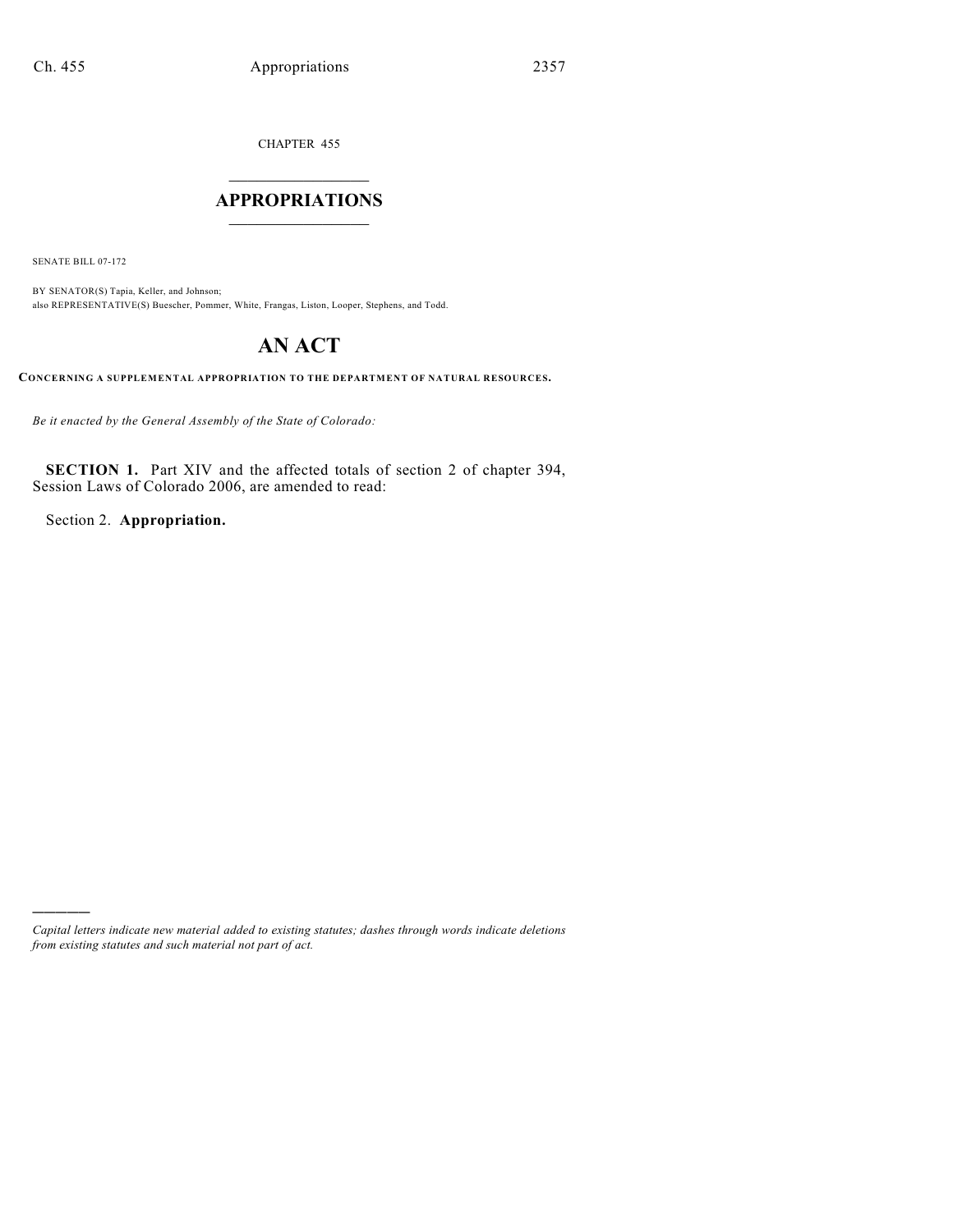Ch. 455 Appropriations 2358

|          |              |                |               | APPROPRIATION FROM |               |                |
|----------|--------------|----------------|---------------|--------------------|---------------|----------------|
| ITEM &   | <b>TOTAL</b> | <b>GENERAL</b> | GENERAL       | CASH               | CASH          | <b>FEDERAL</b> |
| SUBTOTAL |              | FUND           | <b>FUND</b>   | <b>FUNDS</b>       | <b>FUNDS</b>  | <b>FUNDS</b>   |
|          |              |                | <b>EXEMPT</b> |                    | <b>EXEMPT</b> |                |
|          |              |                |               |                    |               |                |

## **PART XIV DEPARTMENT OF NATURAL RESOURCES**

### **(1) EXECUTIVE DIRECTOR'S OFFICE**

| (A) Administration and Information Technology |  |  |
|-----------------------------------------------|--|--|
|-----------------------------------------------|--|--|

| Personal Services         | 4,748,846    |           | $2,320,385(T)^{a}$   | $2,428,461(T)^{3}$     |                  |
|---------------------------|--------------|-----------|----------------------|------------------------|------------------|
|                           | $(58.6$ FTE) |           |                      |                        |                  |
| Health, Life, and Dental  | 5,604,779    | 2,027,673 | 582,353 <sup>b</sup> | 2,537,840°             | 456,913          |
| Short-term Disability     | 97,433       | 33,220    | $12,450^{\circ}$     | 44,489 <sup>c</sup>    | 7,274            |
| Amortization Equalization |              |           |                      |                        |                  |
| Disbursement              | 659,938      | 233,748   | 82,632 <sup>b</sup>  | 295,277°               | 48,281           |
| Salary Survey and Senior  |              |           |                      |                        |                  |
| <b>Executive Service</b>  | 2,439,181    | 736,064   | 289,082 <sup>b</sup> | 1,354,470°             | 59,565           |
| Shift Differential        | 21,620       | 21,620    |                      |                        |                  |
| Workers' Compensation     | 2,789,828    | 652,440   | 96,006               | 2,038,823              | <del>2,559</del> |
|                           | 1,677,395    | 392,282   | 57,723 <sup>b</sup>  | 1,225,852 <sup>°</sup> | 1,538            |
| <b>Operating Expenses</b> | 1,262,568    |           | 317,332 <sup>b</sup> | 939,899°               | 5,337            |
| Legal Services for 39,552 |              |           |                      |                        |                  |
| 40,402 hours              | 2,680,439    | 1,008,990 | $565,510^{\circ}$    | $1,060,613$ °          | 45,326           |
|                           | 2,738,044    |           | $623,115^{\circ}$    |                        |                  |
| Administrative Law Judge  |              |           |                      |                        |                  |
| Services                  | 82           |           |                      | $82^\circ$             |                  |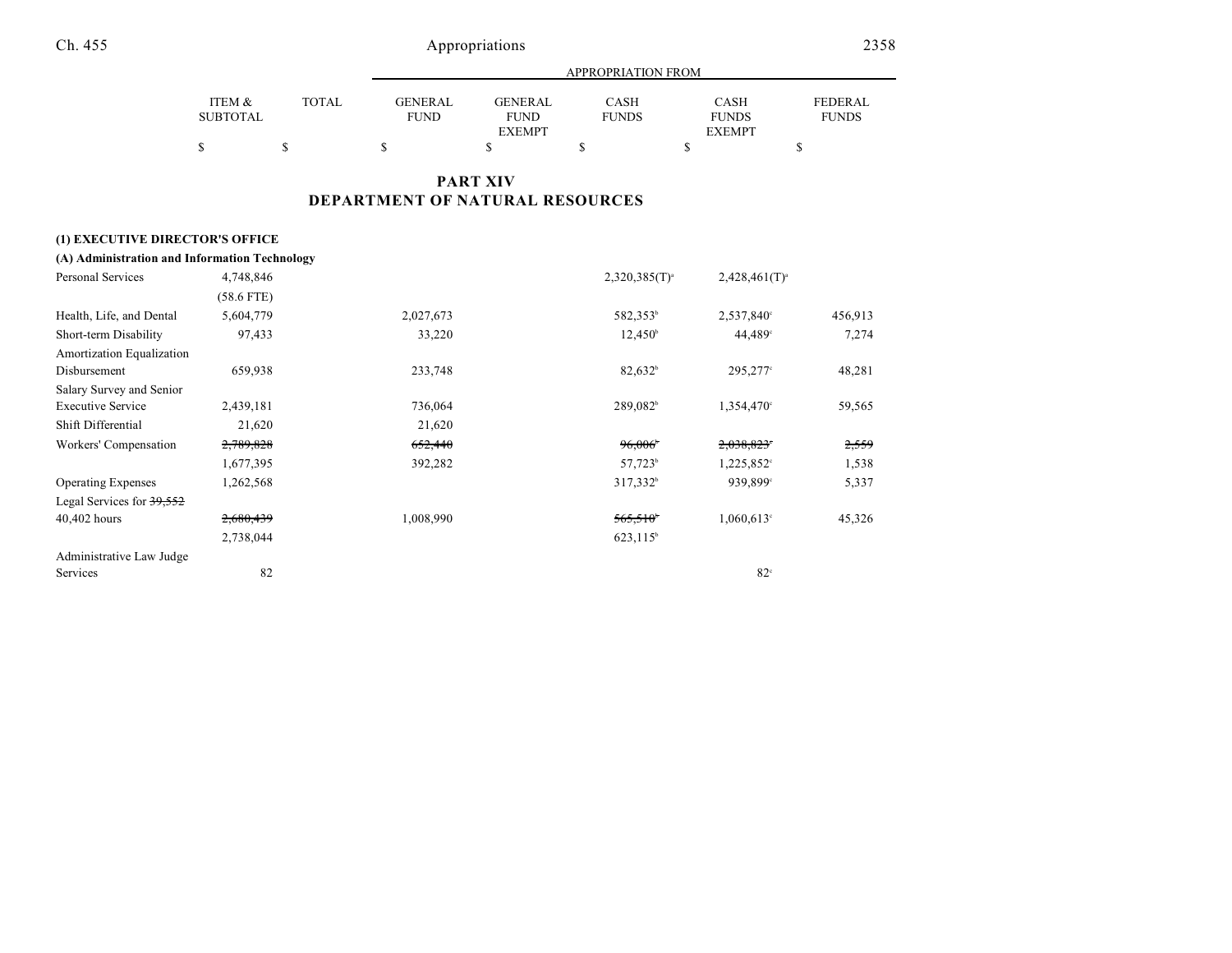| Purchase of Services from      |            |         |                       |                   |        |
|--------------------------------|------------|---------|-----------------------|-------------------|--------|
| Computer Center                | 173,057    | 6,686   | 166,371               |                   |        |
|                                | 593,892    | 22,945  | 570,947 <sup>b</sup>  |                   |        |
| Multiuse Network Payments      | 840,295    | 313,544 | 506,841               | 14,645            | 5,265  |
|                                | 836,283    | 351,786 | $466,272^b$           | $13,406^{\circ}$  | 4,819  |
| Payment to Risk Management     |            |         |                       |                   |        |
| and Property Funds             | 501,124    | 158,611 | $32,933$ <sup>6</sup> | 307,015           | 2,565  |
|                                | 897,964    | 321,132 | $61,437$ <sup>b</sup> | $510,762^{\circ}$ | 4,633  |
| Vehicle Lease Payments         | 2,455,407  | 827,505 | 155,164               | 1,433,001         | 39,737 |
|                                | 2,295,586  | 754,908 | $130,000^{\circ}$     | $1,373,617$ °     | 37,061 |
| Information Technology         |            |         |                       |                   |        |
| Asset Maintenance              | 282,477    | 105,354 | 139,892 <sup>b</sup>  | 24,995°           | 12,236 |
| Leased Space                   | 857,309    | 496,573 | 251,524               | $86,124$ °        | 23,088 |
|                                | 852,838    | 484,690 | $258,936^{\circ}$     |                   |        |
| Capitol Complex Leased         |            |         |                       |                   |        |
| Space                          | 754,453    | 267,078 | 294,522 <sup>b</sup>  | $101,583^{\circ}$ | 91,270 |
| <b>Communications Services</b> |            |         |                       |                   |        |
| Payments                       | 828,654    | 327,601 | 501,053               |                   |        |
|                                | 909,642    | 375,707 | 533,647 <sup>b</sup>  | $288^\circ$       |        |
|                                | 26,997,490 |         |                       |                   |        |
|                                | 26,673,021 |         |                       |                   |        |

<sup>a</sup> These amounts shall be from statewide and departmental indirect cost recoveries.

<sup>b</sup> Of these amounts,  $\frac{1}{2}, \frac{1}{241}$  \$3,443,916 shall be from various sources of cash funds and \$976,424(T) shall be from departmental indirect cost recoveries.

 $\,^{\circ}$  These amounts shall be from various sources of cash funds exempt.

| (B) EPA Wetlands Grant | 364,605 | 364,605 |
|------------------------|---------|---------|
|                        |         |         |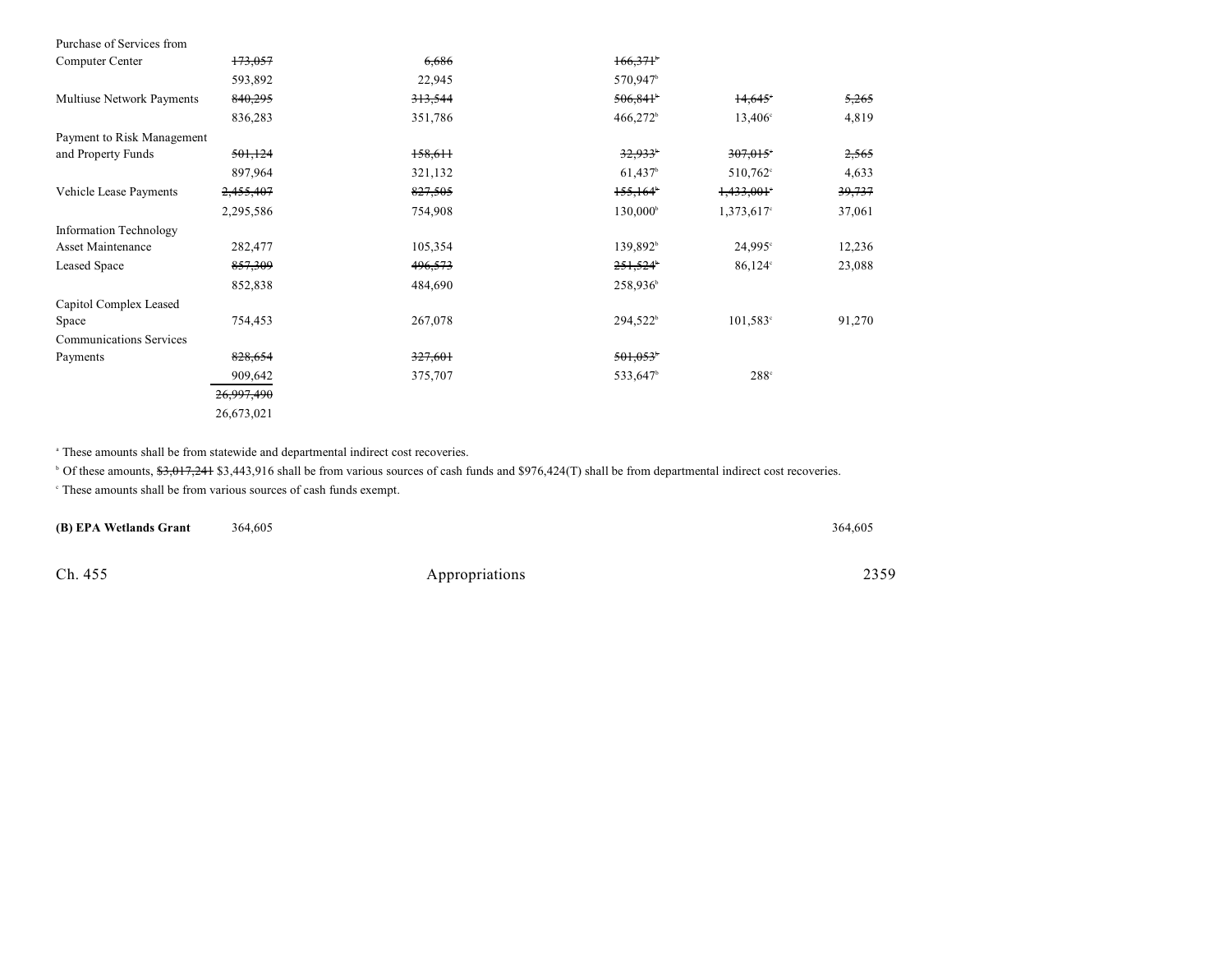| Ch. 455                         |                           | Appropriations |                               |                                                |                             | 2360                                  |                                |  |
|---------------------------------|---------------------------|----------------|-------------------------------|------------------------------------------------|-----------------------------|---------------------------------------|--------------------------------|--|
|                                 |                           |                |                               |                                                | APPROPRIATION FROM          |                                       |                                |  |
|                                 | ITEM &<br><b>SUBTOTAL</b> | <b>TOTAL</b>   | <b>GENERAL</b><br><b>FUND</b> | <b>GENERAL</b><br><b>FUND</b><br><b>EXEMPT</b> | <b>CASH</b><br><b>FUNDS</b> | CASH<br><b>FUNDS</b><br><b>EXEMPT</b> | <b>FEDERAL</b><br><b>FUNDS</b> |  |
|                                 | \$                        | \$             | \$                            | \$                                             | \$                          | \$                                    | \$                             |  |
|                                 |                           | 27,362,095     |                               |                                                |                             |                                       |                                |  |
|                                 |                           | 27,037,626     |                               |                                                |                             |                                       |                                |  |
| (2) MINERALS AND GEOLOGY        |                           |                |                               |                                                |                             |                                       |                                |  |
| (A) Coal Land Reclamation       |                           |                |                               |                                                |                             |                                       |                                |  |
| Program Expenses                | 2,036,515                 |                |                               |                                                | 568,397 <sup>a</sup>        |                                       | 1,468,118 <sup>b</sup>         |  |
|                                 | $(23.0$ FTE)              |                |                               |                                                |                             |                                       |                                |  |
| <b>Indirect Cost Assessment</b> | 138,229                   |                |                               |                                                | $29,028$ <sup>a</sup>       |                                       | $109,201^{\circ}$              |  |
|                                 | 2,174,744                 |                |                               |                                                |                             |                                       |                                |  |

<sup>a</sup> These amounts shall be from the Operational Account of the Severance Tax Trust Fund established pursuant to Section 39-29-109 (1) (a) (II), C.R.S.

**b** These amounts shall be from the Office of Surface Mining, and are shown for informational purposes only.

### **(B) Inactive Mines**

| Program Costs                       | 1,338,012    |
|-------------------------------------|--------------|
|                                     | $(12.4$ FTE) |
| Mine Site Reclamation <sup>97</sup> | 405,000      |
|                                     | $(1.2$ FTE)  |
| <b>Abandoned Mine Safety</b>        | 111,665      |
|                                     | $(0.2$ FTE)  |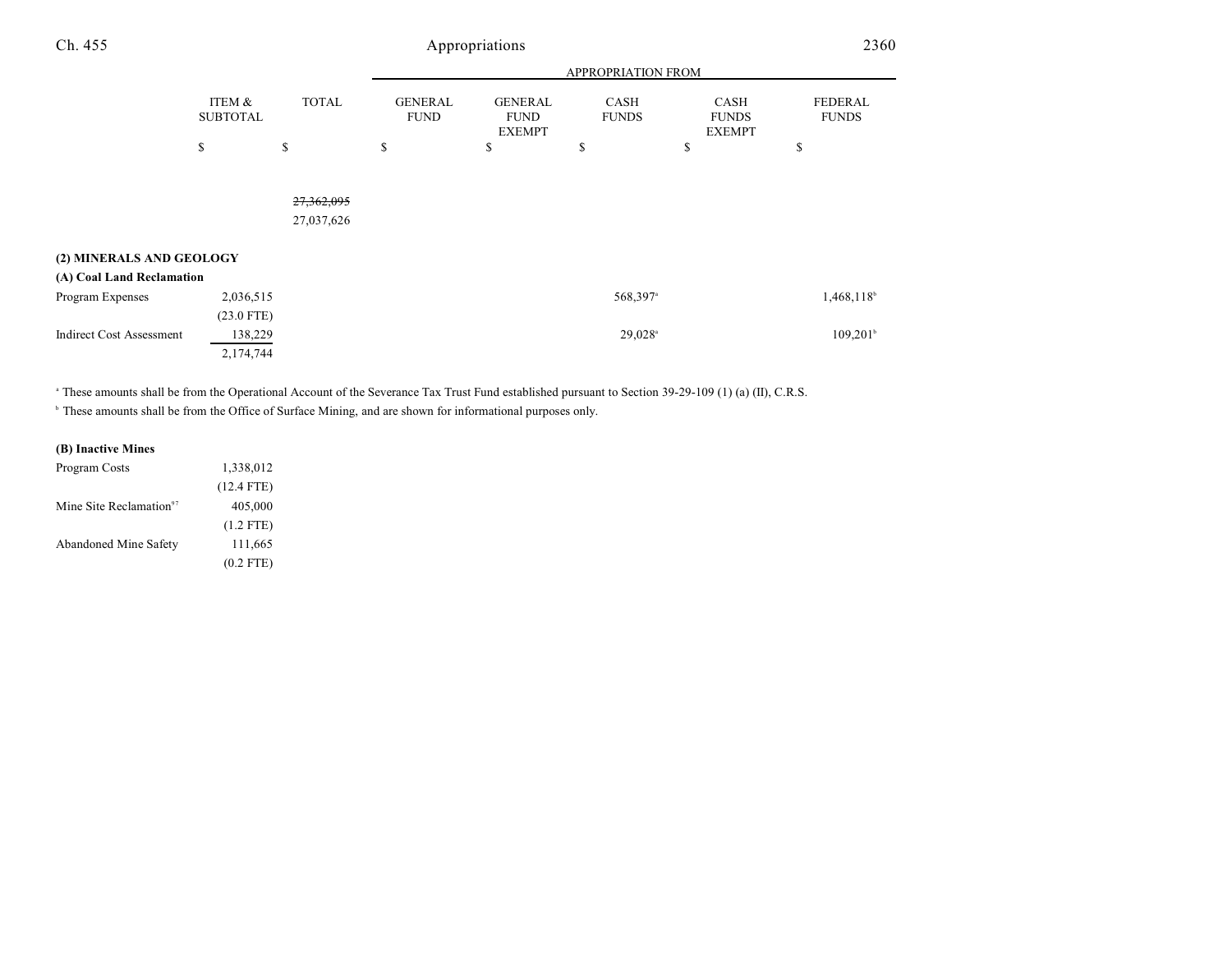| <b>Indirect Cost Assessment</b> | 96.359   |  |                      |                      |         |
|---------------------------------|----------|--|----------------------|----------------------|---------|
|                                 | .951.036 |  | 487.352 <sup>a</sup> | 530,000 <sup>b</sup> | 933,684 |

<sup>a</sup> This amount shall be from the Operational Account of the Severance Tax Trust Fund established pursuant to Section 39-29-109 (1) (a) (II), C.R.S.

<sup>b</sup> Of this amount, \$500,000 shall be from the Abandoned Mine Reclamation Fund created in Section 34-34-102, C.R.S., and \$30,000(T) shall be transferred from the Department of Public Health and Environment.

| (C) Minerals                    |              |
|---------------------------------|--------------|
| Program Costs                   | 1,968,845    |
|                                 | $(22.9$ FTE) |
| <b>Indirect Cost Assessment</b> | 121,212      |
|                                 | 2,090,057    |

<sup>a</sup> Of this amount, \$930,000 shall be from the Mined Land Reclamation Fund established pursuant to Section 34-32-127 (1) (a), C.R.S., and \$1,061,681 shall be from the Operational Account of the Severance Tax Trust Fund established pursuant to Section 39-29-109 (1) (a) (II), C.R.S.

<sup>b</sup> This amount shall be from reserves in the Mined Land Reclamation Fund established pursuant to Section 34-32-127 (1) (a), C.R.S.

#### **(D) Mines Program**

| Colorado and Federal Mine            |             |                      |         |
|--------------------------------------|-------------|----------------------|---------|
| Safety Program                       | 481,853     | 293,681 <sup>ª</sup> | 188,172 |
|                                      | $(5.0$ FTE) |                      |         |
| <b>Blaster Certification Program</b> | 103,866     | $21,743^{\circ}$     | 82,123  |
|                                      | $(1.0$ FTE) |                      |         |
| <b>Indirect Cost Assessment</b>      | 28,372      | $16,372^b$           | 12,000  |
|                                      | 614,091     |                      |         |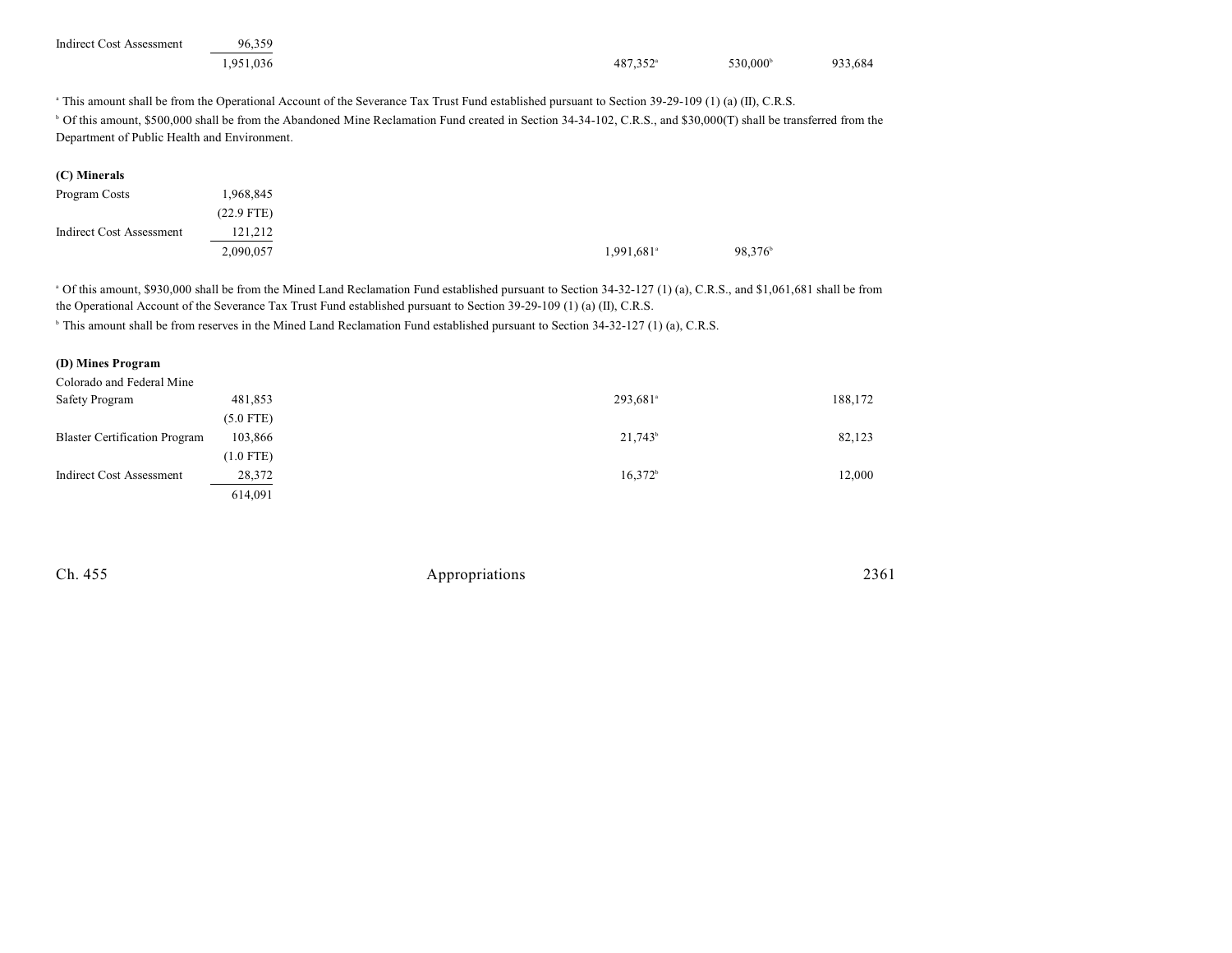| Ch. 455 | Appropriations | 2362 |
|---------|----------------|------|
|         |                |      |

|                                                                                                                                                                                                                                                                                                                                                                                    |                           |              | <b>APPROPRIATION FROM</b>     |                                                |                             |                                              |                                |  |
|------------------------------------------------------------------------------------------------------------------------------------------------------------------------------------------------------------------------------------------------------------------------------------------------------------------------------------------------------------------------------------|---------------------------|--------------|-------------------------------|------------------------------------------------|-----------------------------|----------------------------------------------|--------------------------------|--|
|                                                                                                                                                                                                                                                                                                                                                                                    | ITEM &<br><b>SUBTOTAL</b> | <b>TOTAL</b> | <b>GENERAL</b><br><b>FUND</b> | <b>GENERAL</b><br><b>FUND</b><br><b>EXEMPT</b> | <b>CASH</b><br><b>FUNDS</b> | <b>CASH</b><br><b>FUNDS</b><br><b>EXEMPT</b> | <b>FEDERAL</b><br><b>FUNDS</b> |  |
|                                                                                                                                                                                                                                                                                                                                                                                    | \$                        | \$           | \$                            | \$                                             | \$                          | \$                                           | \$                             |  |
| <sup>a</sup> Of this amount, \$287,681 shall be from the Operational Account of the Severance Tax Trust Fund established pursuant to Section 39-29-109 (1) (a) (II), C.R.S., and<br>\$6,000 shall be from fees.<br><sup>b</sup> These amounts shall be from the Operational Account of the Severance Tax Trust Fund established pursuant to Section 39-29-109 (1) (a) (II), C.R.S. |                           |              |                               |                                                |                             |                                              |                                |  |
| (E) Emergency Response                                                                                                                                                                                                                                                                                                                                                             |                           |              |                               |                                                |                             |                                              |                                |  |
| <b>Costs</b>                                                                                                                                                                                                                                                                                                                                                                       | 25,000                    |              |                               |                                                | $25,000^{\circ}$            |                                              |                                |  |
| <sup>a</sup> This amount shall be from the Operational Account of the Severance Tax Trust Fund established pursuant to Section 39-29-109 (1) (a) (II), C.R.S.                                                                                                                                                                                                                      |                           | 6,854,928    |                               |                                                |                             |                                              |                                |  |
| (3) GEOLOGICAL SURVEY                                                                                                                                                                                                                                                                                                                                                              |                           |              |                               |                                                |                             |                                              |                                |  |
| Environmental Geology and                                                                                                                                                                                                                                                                                                                                                          |                           |              |                               |                                                |                             |                                              |                                |  |
| Geological Hazards Program                                                                                                                                                                                                                                                                                                                                                         | 2,600,334                 |              |                               |                                                | 1,230,586 <sup>a</sup>      | $770,793(T)$ <sup>b</sup>                    | 598,955                        |  |
|                                                                                                                                                                                                                                                                                                                                                                                    | $(18.2$ FTE)              |              |                               |                                                |                             |                                              |                                |  |
| Coalbed Methane Stream                                                                                                                                                                                                                                                                                                                                                             |                           |              |                               |                                                |                             |                                              |                                |  |
| Depletion Study                                                                                                                                                                                                                                                                                                                                                                    | 153,000                   |              |                               |                                                | 153,000°                    |                                              |                                |  |
| Mineral Resources and                                                                                                                                                                                                                                                                                                                                                              |                           |              |                               |                                                |                             |                                              |                                |  |
| Mapping                                                                                                                                                                                                                                                                                                                                                                            | 1,312,779                 |              |                               |                                                | 997,499 <sup>d</sup>        |                                              | 315,280                        |  |
|                                                                                                                                                                                                                                                                                                                                                                                    | $(9.5$ FTE)               |              |                               |                                                |                             |                                              |                                |  |
| Colorado Avalanche                                                                                                                                                                                                                                                                                                                                                                 |                           |              |                               |                                                |                             |                                              |                                |  |
| <b>Information Center</b>                                                                                                                                                                                                                                                                                                                                                          | 579,446                   |              |                               |                                                | 149,654°                    | 405,792f                                     | 24,000                         |  |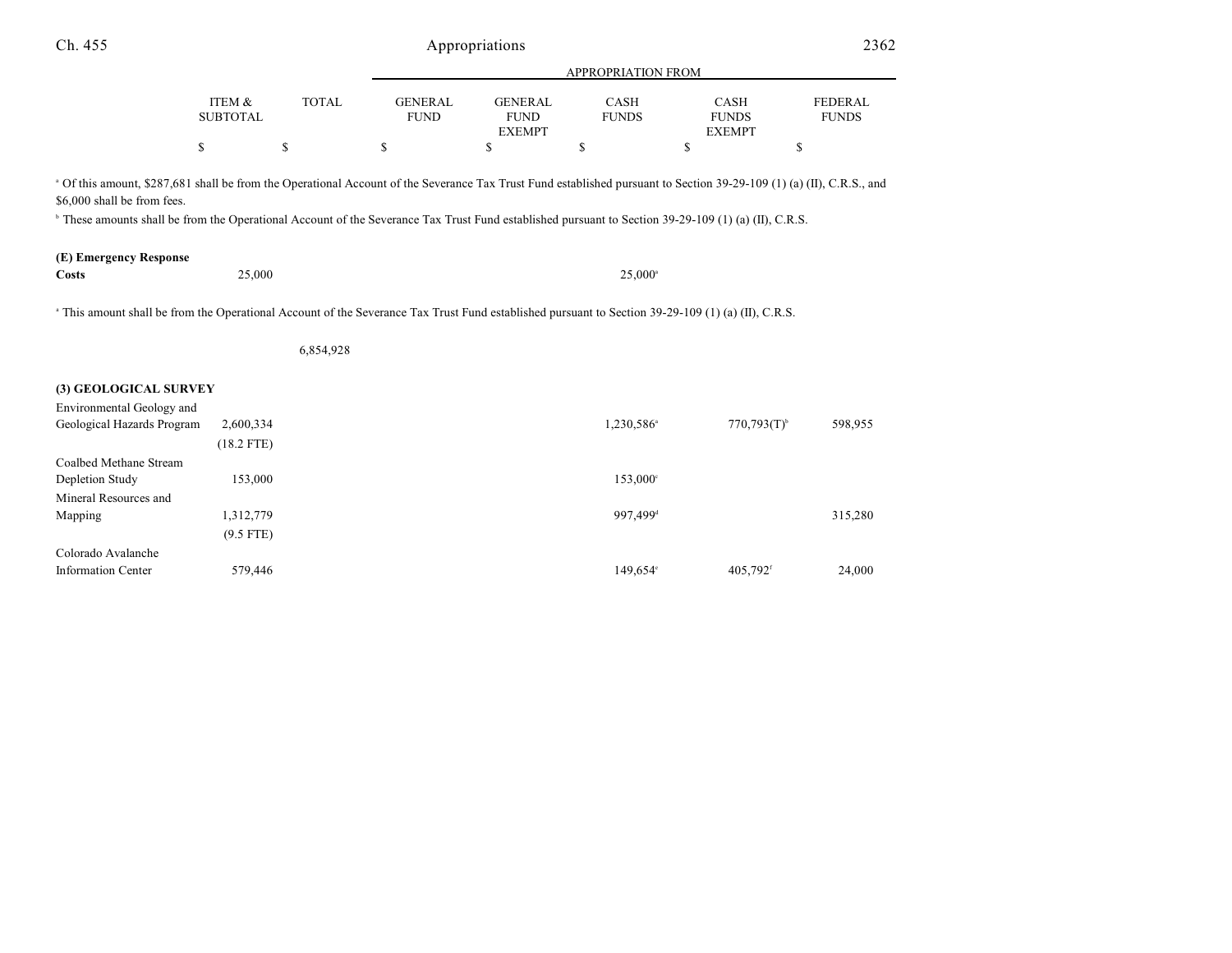|                                 | $(7.3$ FTE) |           |  |        |
|---------------------------------|-------------|-----------|--|--------|
| <b>Indirect Cost Assessment</b> | 32,125      |           |  | 32,125 |
|                                 |             | 4,677,684 |  |        |

<sup>a</sup> Of this amount, \$896,430 shall be from the Operational Account of the Severance Tax Trust Fund established pursuant to Section 39-29-109 (1) (a) (II), C.R.S., and \$334,156 shall be from fees for geological services.

<sup>b</sup> This amount shall be from the Department of Transportation, other state agencies, and federal indirect cost recoveries.

<sup>c</sup> This amount shall be from the Operational Account of the Severance Tax Trust Fund established pursuant to Section 39-29-109 (1) (a) (II), C.R.S.

<sup>d</sup> Of this amount, \$945,965 shall be from the Operational Account of the Severance Tax Trust Fund established pursuant to Section 39-29-109 (1) (a) (II), C.R.S., and \$51,534 shall be from fees paid by local governments.

 Of this amount, \$147,403 shall be from the Operational Account of the Severance Tax Trust Fund established pursuant to Section 39-29-109 (1) (a) (II), C.R.S., <sup>e</sup> \$2,000 shall be from the Snowmobile Recreation Fund established pursuant to Section 33-14-106, C.R.S., and \$251 shall be from the sale of avalanche products.

Of this amount, \$328,624(T) shall be from the Department of Transportation, and \$77,168 shall be from grants and donations. <sup>f</sup>

#### **(4) OIL AND GAS CONSERVATION COMMISSION**

| Program Costs                    | 4,321,272    | $2,160,935$ <sup>a</sup> | 2,160,337 <sup>b</sup> |             |
|----------------------------------|--------------|--------------------------|------------------------|-------------|
|                                  | $(47.0$ FTE) |                          |                        |             |
| Underground Injection            |              |                          |                        |             |
| Program                          | 96,559       |                          |                        | 96,559      |
|                                  |              |                          |                        | $(2.0$ FTE) |
| Plugging and Reclaiming          |              |                          |                        |             |
| Abandoned Wells                  | 220,000      |                          | 220,000 <sup>b</sup>   |             |
| Environmental Assistance and     |              |                          |                        |             |
| <b>Complaint Resolution</b>      | 312,033      | $312,033^{\circ}$        |                        |             |
| Emergency Response <sup>98</sup> | 1,500,000    |                          | 1,500,000 <sup>b</sup> |             |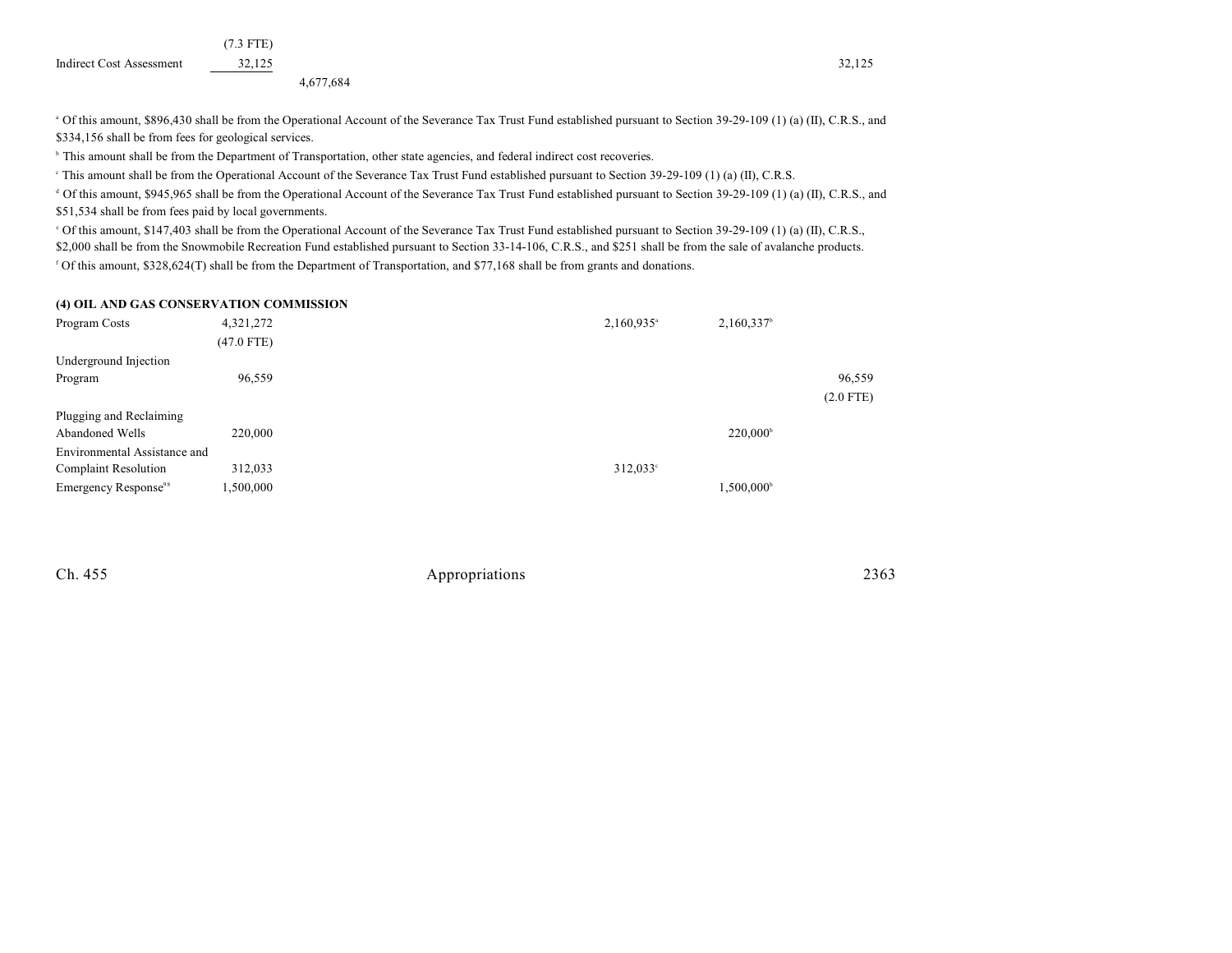| Ch. 455                                                                     |                           |              |                               | Appropriations                                 |                             |                                       | 2364                           |  |
|-----------------------------------------------------------------------------|---------------------------|--------------|-------------------------------|------------------------------------------------|-----------------------------|---------------------------------------|--------------------------------|--|
|                                                                             |                           |              |                               |                                                | APPROPRIATION FROM          |                                       |                                |  |
|                                                                             | ITEM &<br><b>SUBTOTAL</b> | <b>TOTAL</b> | <b>GENERAL</b><br><b>FUND</b> | <b>GENERAL</b><br><b>FUND</b><br><b>EXEMPT</b> | <b>CASH</b><br><b>FUNDS</b> | CASH<br><b>FUNDS</b><br><b>EXEMPT</b> | <b>FEDERAL</b><br><b>FUNDS</b> |  |
|                                                                             | \$                        | \$           | \$                            | \$                                             | \$                          | \$                                    | ¢<br>P                         |  |
| Special Environmental<br>Protection and Mitigation<br>Studies <sup>99</sup> | 500,000                   |              |                               |                                                | 500,000 <sup>c</sup>        |                                       |                                |  |
| Phase II Raton Basin Gas<br>Seep Investigation                              | 188,625                   |              |                               |                                                |                             | $188,625^{\circ}$                     |                                |  |
| <b>Indirect Cost Assessment</b>                                             | 186,702                   | 7,325,191    |                               |                                                | $186,702^{\circ}$           |                                       |                                |  |

<sup>a</sup> This amount shall be from the Operational Account of the Severance Tax Trust Fund established pursuant to Section 39-29-109 (1) (a) (II), C.R.S.

<sup>h</sup> These amounts shall be from reserves in the Oil and Gas Conservation and Environmental Response Fund established pursuant to Section 34-60-122 (5), C.R.S.

These amounts shall be from the Oil and Gas Conservation and Environmental Response Fund established pursuant to Section 34-60-122 (5), C.R.S.

### **(5) STATE BOARD OF LAND COMMISSIONERS**

| Program Costs                       | 2,678,712    |           |                      |                          |
|-------------------------------------|--------------|-----------|----------------------|--------------------------|
|                                     | $(34.0$ FTE) |           |                      |                          |
| <b>State Trust Land Evaluations</b> |              |           |                      |                          |
| and Trust Asset Management          |              |           |                      |                          |
| and Analysis                        | 659,509      |           |                      |                          |
| Indirect Cost Assessment            | 167,095      |           |                      |                          |
|                                     |              | 3,505,316 | 894.846 <sup>a</sup> | $2,610,470$ <sup>t</sup> |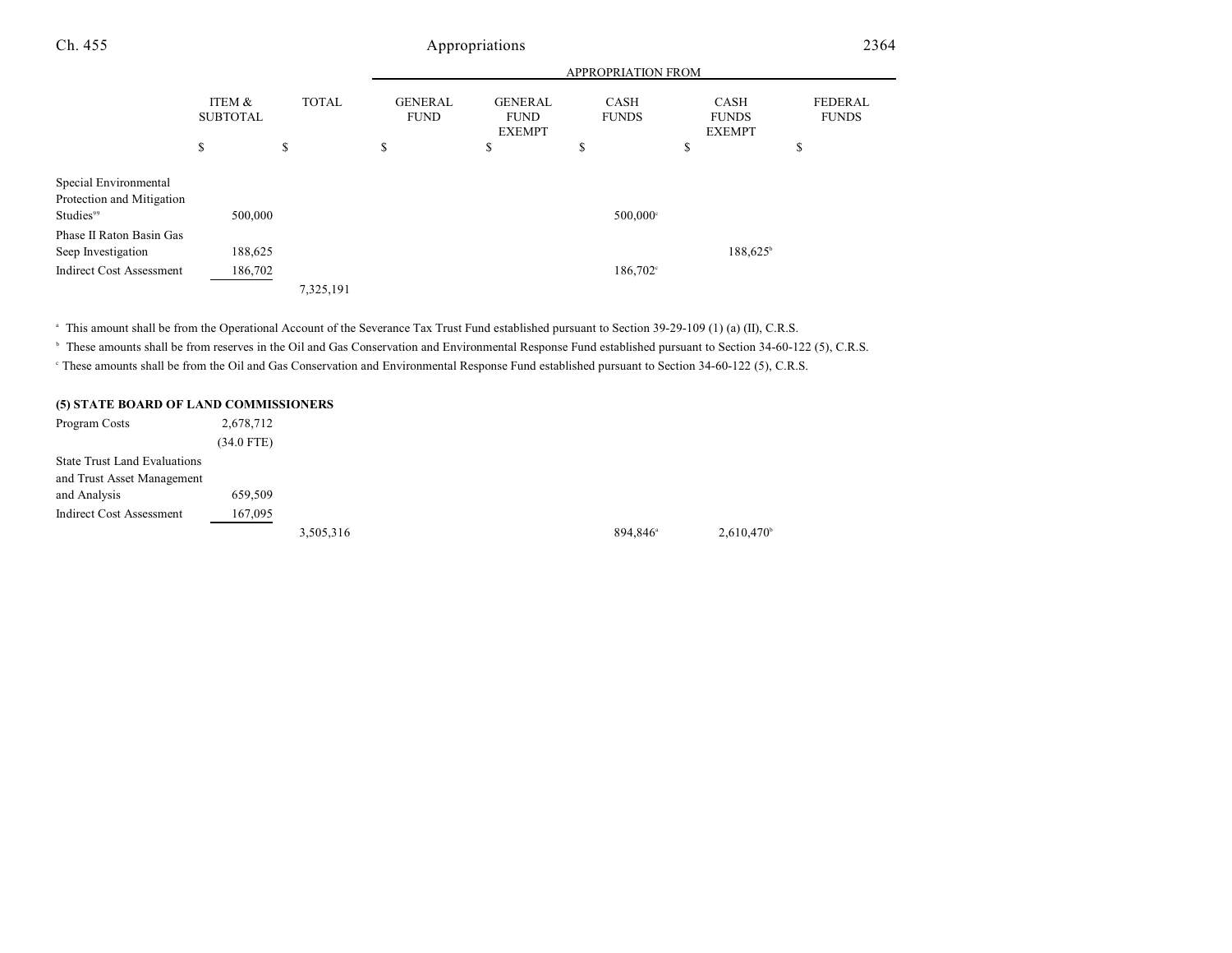<sup>a</sup> Of this amount, \$819,846 shall be from the Land Board Trust Administration Fund established pursuant to Section 36-1-145 (2) (a), C.R.S., and is derived from lease rental revenue, timber sales, related interest income, and fees, and \$75,000 shall be from the State Board of Land Commissioners Land and Water Management Fund created pursuant to Section 36-1-148 (1), C.R.S.

<sup>b</sup> This amount shall be from the Land Board Trust Administration Fund established pursuant to Section 36-1-145 (2) (a), C.R.S., and is derived from mineral royalties and bonus income.

| (6) PARKS AND OUTDOOR RECREATION                      |               |           |                         |                     |                   |
|-------------------------------------------------------|---------------|-----------|-------------------------|---------------------|-------------------|
| (A) State Park Operations <sup>100</sup> $23,021,384$ |               | 2,725,997 | 17.684.427*             | $2.191.060^{\circ}$ | $419.900^{\circ}$ |
|                                                       | 23.052.868    | 2,709,397 | 17.732.511 <sup>a</sup> |                     |                   |
|                                                       | $(242.6$ FTE) |           |                         |                     |                   |

<sup>a</sup> Of this amount, \$17,671,932 \$17,720,016 shall be from the Parks and Outdoor Recreation Cash Fund established pursuant to Section 33-10-111 (1), C.R.S., \$7,437 shall be from the Off-highway Vehicle Recreation Fund established pursuant to Section 33-14.5-106 (1), C.R.S., and \$5,058 shall be from the Snowmobile Recreation Fund established pursuant to Section 33-14-106, C.R.S.

<sup>b</sup> Of this amount, \$1,244,000 shall be from the Great Outdoors Colorado Board, shown for informational purposes only, and from associated indirect cost recoveries, \$505,806 shall be from Lottery proceeds (including reserves from prior years) and is shown for informational purposes only, \$45,000 shall be from reserves in the Snowmobile Recreation Fund established pursuant to Section 33-14-106, C.R.S., and \$396,254 shall be from various sources of cash funds exempt.

<sup>e</sup> This amount is anticipated to be received from the United States Bureau of Reclamation through a cost-sharing agreement to address the net operating deficit of Paonia, Vega, Rifle Gap, Crawford, and Navajo State parks, and is shown for informational purposes only.

#### **(B) Great Outdoors Colorado Board Grants**

| Land and Water Protection  | 764,000     |
|----------------------------|-------------|
|                            | $(2.0$ FTE) |
| Operations and Maintenance | 869,000     |
|                            | $(7.5$ FTE) |
| Statewide Programs         | 2,103,000   |
|                            | $(6.5$ FTE) |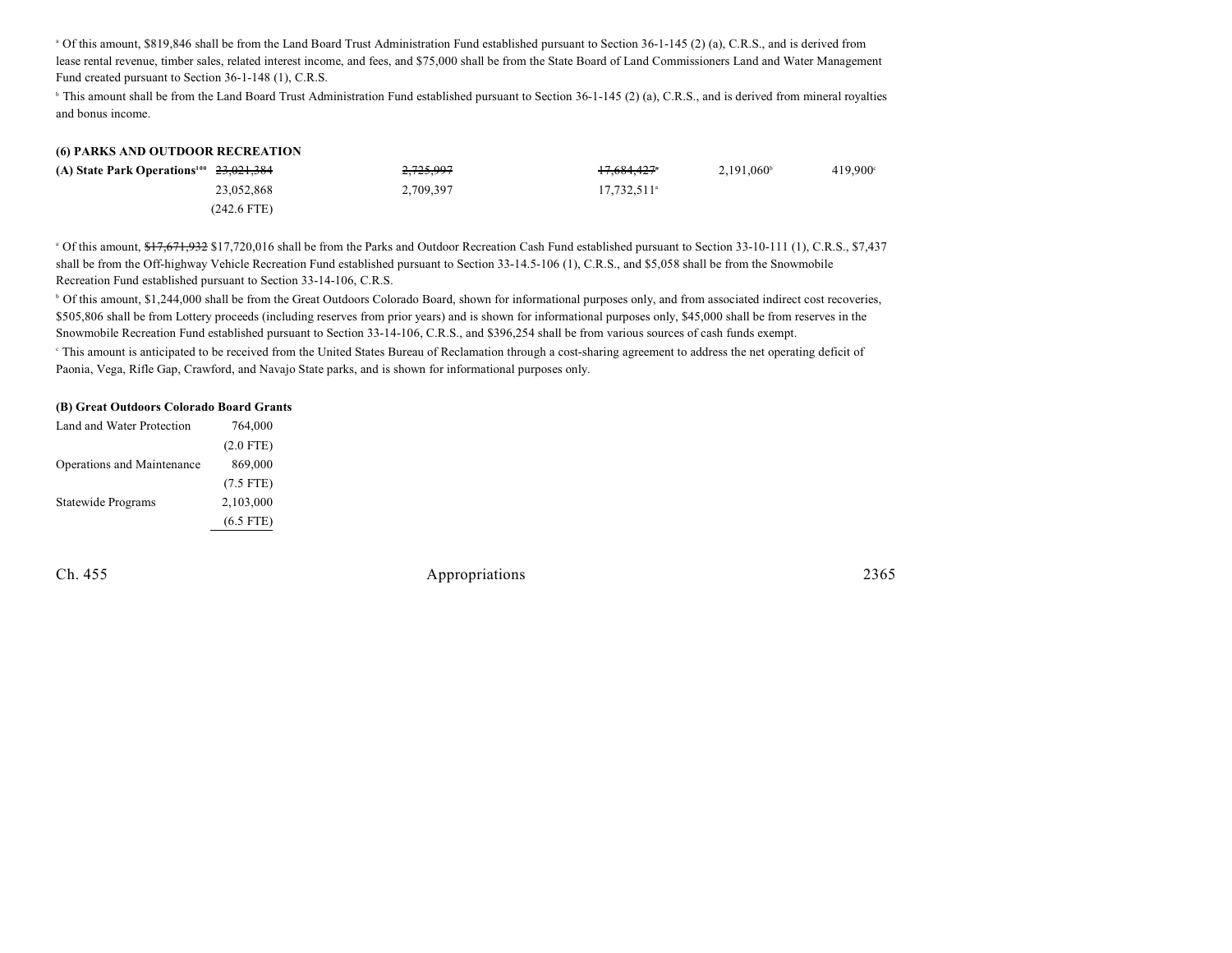# Ch. 455 Appropriations 2366

|                                                                                                                        |                           |              | <b>APPROPRIATION FROM</b>     |                                                |                             |                                              |                         |
|------------------------------------------------------------------------------------------------------------------------|---------------------------|--------------|-------------------------------|------------------------------------------------|-----------------------------|----------------------------------------------|-------------------------|
|                                                                                                                        | ITEM &<br><b>SUBTOTAL</b> | <b>TOTAL</b> | <b>GENERAL</b><br><b>FUND</b> | <b>GENERAL</b><br><b>FUND</b><br><b>EXEMPT</b> | <b>CASH</b><br><b>FUNDS</b> | <b>CASH</b><br><b>FUNDS</b><br><b>EXEMPT</b> | FEDERAL<br><b>FUNDS</b> |
| \$                                                                                                                     |                           | \$           | \$                            | \$                                             | \$                          | \$                                           | \$                      |
|                                                                                                                        | 3,736,000                 |              |                               |                                                |                             | 3,736,000 <sup>a</sup>                       |                         |
| <sup>a</sup> This amount shall be from the Great Outdoors Colorado Board and is shown for informational purposes only. |                           |              |                               |                                                |                             |                                              |                         |
| (C) Special Purpose                                                                                                    |                           |              |                               |                                                |                             |                                              |                         |
| Snowmobile Program                                                                                                     | 702,838                   |              |                               |                                                | 702,838 <sup>a</sup>        |                                              |                         |
| <b>River Outfitters Regulation</b>                                                                                     | 74,466                    |              |                               |                                                | $74,466^{\circ}$            |                                              |                         |
| Off-highway Vehicle Program                                                                                            | 363,476                   |              |                               |                                                | 363,476°                    |                                              |                         |
|                                                                                                                        |                           |              |                               |                                                | $(3.0$ FTE)                 |                                              |                         |
| Federal Grants                                                                                                         | 518,516                   |              |                               |                                                |                             |                                              | 518,516 <sup>d</sup>    |
| S.B. 03-290 Enterprise Fund                                                                                            | 200,000                   |              |                               |                                                |                             | $200,000$ °                                  |                         |
| System Operations and                                                                                                  |                           |              |                               |                                                |                             |                                              |                         |
| Support                                                                                                                | 426,000                   |              |                               |                                                |                             | $426,000$ <sup>f</sup>                       |                         |
| Connectivity at State Parks                                                                                            | 353,000                   |              |                               |                                                |                             | 353,000 <sup>f</sup>                         |                         |
| Asset Management                                                                                                       | 313,000                   |              |                               |                                                |                             | 313,000 <sup>f</sup>                         |                         |
| Voice Over Internet Protocol                                                                                           | 128,902                   |              |                               |                                                |                             | 128,902 <sup>f</sup>                         |                         |
| <b>Indirect Cost Assessment</b>                                                                                        | 1,205,845                 |              |                               |                                                | 1,134,232 <sup>s</sup>      |                                              | 71,613 <sup>h</sup>     |

<sup>a</sup> This amount shall be from the Snowmobile Recreation Fund established pursuant to Section 33-14-106, C.R.S.

4,286,043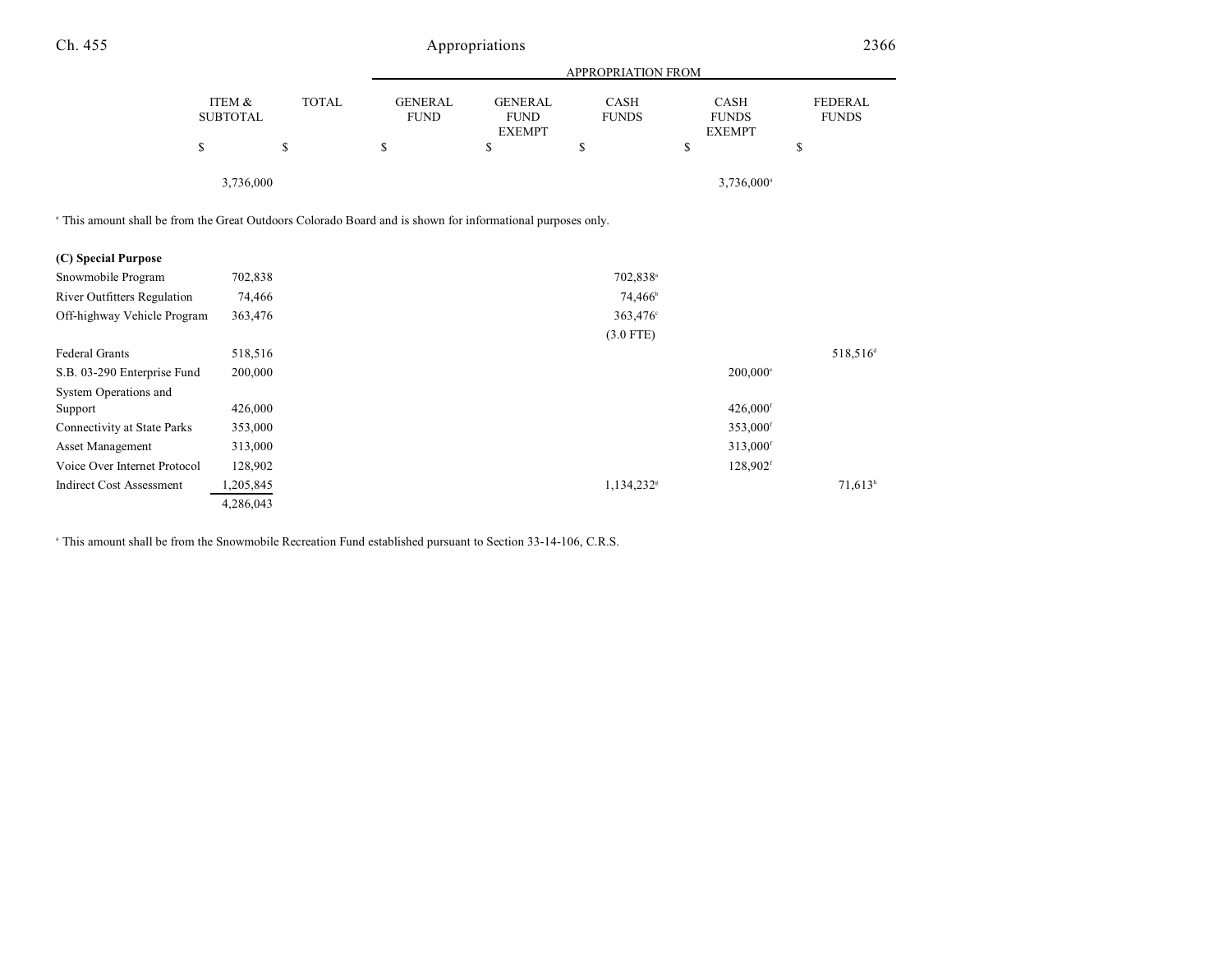<sup>b</sup> This amount shall be from the River Outfitters Cash Fund established pursuant to Section 33-32-111, C.R.S.

<sup>e</sup> This amount shall be from the Off-highway Vehicle Recreation Fund established pursuant to Section 33-14.5-106 (1), C.R.S.

<sup>d</sup> This amount reflects funds anticipated to be received from the United States Coast Guard and is shown for informational purposes only.

This amount shall be from reserves in the Parks and Outdoor Recreation Cash Fund established pursuant to Section 33-10-111 (1), C.R.S.

These amounts shall be from lottery proceeds (including reserves from prior years) and are shown for informational purposes. <sup>f</sup>

<sup>8</sup> This amount shall be from the Parks and Outdoor Recreation Cash Fund established pursuant to Section 33-10-111 (1), C.R.S.

<sup>h</sup> This amount reflects anticipated funds from the United States Coast Guard and the Bureau of Reclamation and is shown for informational purposes only.

31,043,427

31,074,911

| (7) COLORADO WATER CONSERVATION |              |                      |
|---------------------------------|--------------|----------------------|
| <b>BOARD</b>                    |              |                      |
| (A) Administration              |              |                      |
| <b>Personal Services</b>        | 2,722,177    |                      |
|                                 | $(30.0$ FTE) |                      |
| <b>Operating Expenses</b>       | 89,994       |                      |
| <b>Interstate Compacts</b>      | 289,536      |                      |
| Western States Water Council    |              |                      |
| Dues                            | 25,000       |                      |
| <b>River Decision Support</b>   |              |                      |
| Systems                         | 508,235      |                      |
|                                 | $(5.0$ FTE)  |                      |
|                                 | 3,634,942    | 339,777 <sup>a</sup> |
|                                 |              |                      |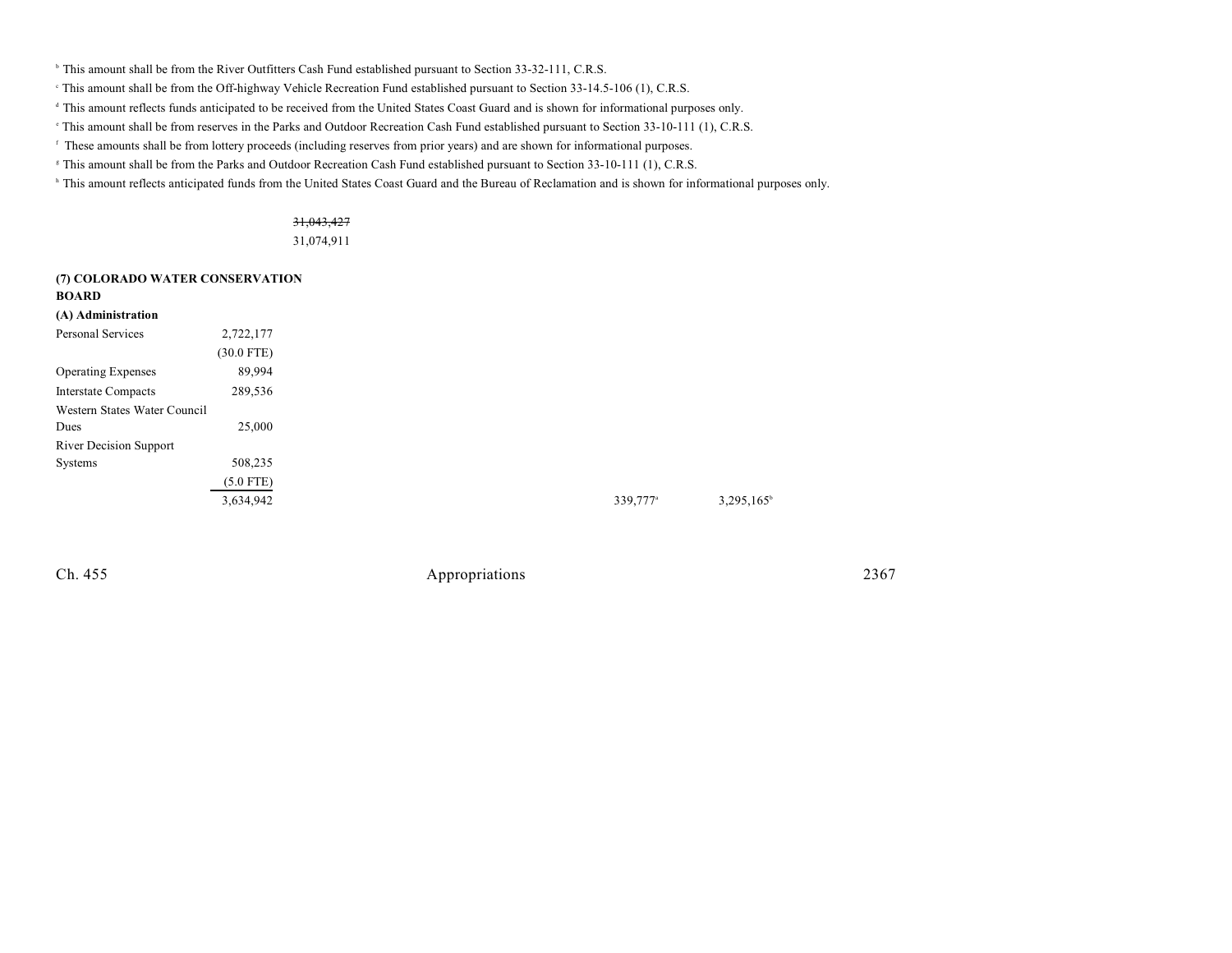|                 |        |                | APPROPRIATION FROM |              |               |              |  |
|-----------------|--------|----------------|--------------------|--------------|---------------|--------------|--|
|                 |        |                |                    |              |               |              |  |
| ITEM &          | TOTAL. | <b>GENERAL</b> | <b>GENERAL</b>     | <b>CASH</b>  | <b>CASH</b>   | FEDERAL      |  |
| <b>SUBTOTAL</b> |        | <b>FUND</b>    | <b>FUND</b>        | <b>FUNDS</b> | <b>FUNDS</b>  | <b>FUNDS</b> |  |
|                 |        |                | <b>EXEMPT</b>      |              | <b>EXEMPT</b> |              |  |
| \$              |        |                |                    |              |               |              |  |

<sup>a</sup> Of this amount, \$296,027(T) shall be from the Wildlife Cash Fund established pursuant to Section 33-1-112 (1), C.R.S., and \$43,750 shall be from the Operational Account of the Severance Tax Trust Fund established pursuant to Section 39-29-109 (1) (a) (II), C.R.S.

<sup>h</sup> This amount shall be from reserves in the Colorado Water Conservation Board Construction Fund established pursuant to Section 37-60-121 (1) (a), C.R.S., and from indirect cost recoveries.

#### **(B) Special Purpose**

| Water Supply Management,         |             |                      |         |
|----------------------------------|-------------|----------------------|---------|
| Development, and                 |             |                      |         |
| <b>Implementation Assistance</b> | 470,980     | 470,980 <sup>a</sup> |         |
| Federal Emergency                |             |                      |         |
| Management Assistance            | 146,120     | 13.941 <sup>a</sup>  | 132,179 |
|                                  | $(2.0$ FTE) |                      |         |
| Weather Modification             | 25,000      | $25,000^{\circ}$     |         |
| Water Conservation Program       | 179,738     | 179,738 <sup>a</sup> |         |
|                                  |             | $(2.5$ FTE)          |         |
| H.B. 05-1254 Water               |             |                      |         |
| <b>Efficiency Grant Program</b>  | 517,280     | 517,280 <sup>c</sup> |         |
| Severance Tax Fund               | 840,000     | 840,000 <sup>d</sup> |         |
| H.B. 05-1177 Negotiation of      |             |                      |         |
| Interbasin Compacts              | 237,444     | 237,444 <sup>d</sup> |         |
|                                  |             | $(0.5$ FTE)          |         |

and the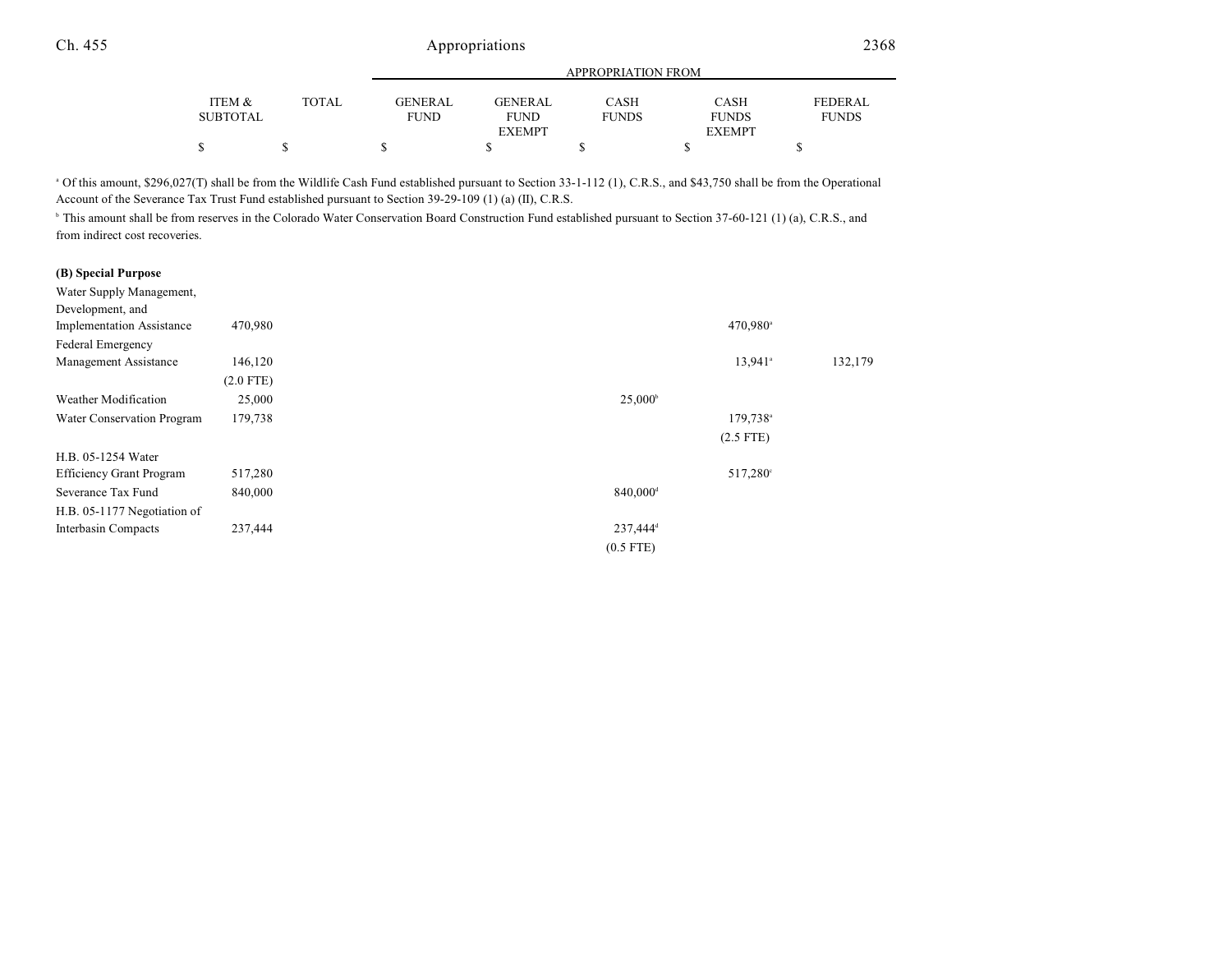| Platte River Basin        |           |                      |        |
|---------------------------|-----------|----------------------|--------|
| Cooperative Agreement     | 232,657   | $232,657$ °          |        |
|                           |           | $(1.0$ FTE)          |        |
| S.B. 02-87 Colorado       |           |                      |        |
| Watershed Protection Fund | 119.942   | 119,942 <sup>f</sup> |        |
| Indirect Cost Assessment  | 404,980   | 389,816 <sup>a</sup> | 15,164 |
|                           | 3,174,141 |                      |        |

<sup>a</sup> These amounts shall be from reserves in the Colorado Water Conservation Board Construction Fund established pursuant to Section 37-60-121 (1) (a), C.R.S.

<sup>b</sup> This amount shall be from weather modification permit fees pursuant to Section 36-20-113, C.R.S.

<sup>e</sup> This amount shall be from the Water Efficiency Grant Program Cash Fund created in section 37-60-126 (12) (a), C.R.S.

<sup>d</sup> These amounts shall be from the Operational Account of the Severance Tax Trust Fund established pursuant to Section 39-29-109 (1) (a) (II), C.R.S.

This amount shall be from the Fish and Wildlife Resources Fund established pursuant to Section 37-60-121 (6), C.R.S.

<sup>f</sup> This amount shall be from the Colorado Watershed Protection Fund, established pursuant to Section 39-22-2403 (1) C.R.S.

6,809,083

#### **(8) WATER RESOURCES DIVISION**

| <b>Personal Services</b>    | 17,696,077    | 17,200,603     | 479,582 <sup>a</sup>   | 15,892 <sup>b</sup>   |      |
|-----------------------------|---------------|----------------|------------------------|-----------------------|------|
|                             | $(261.1$ FTE) |                |                        |                       |      |
| <b>Operating Expenses</b>   | 1,518,586     | 1,024,078      | $403.979$ <sup>a</sup> | 90,529 <sup>b</sup>   |      |
|                             | 1,508,586     | 1,014,078      |                        |                       |      |
| <b>Interstate Compacts</b>  | 76,002        | 76,002         |                        |                       |      |
| Republican River Compact    |               |                |                        |                       |      |
| Compliance                  | 46,278        | 46,278         |                        |                       |      |
|                             | $(1.0$ FTE)   |                |                        |                       |      |
| Satellite Monitoring System | 359,347       | 244,347        | 94.443°                | $20,557$ <sup>d</sup> |      |
| Ch. 455                     |               | Appropriations |                        |                       | 2369 |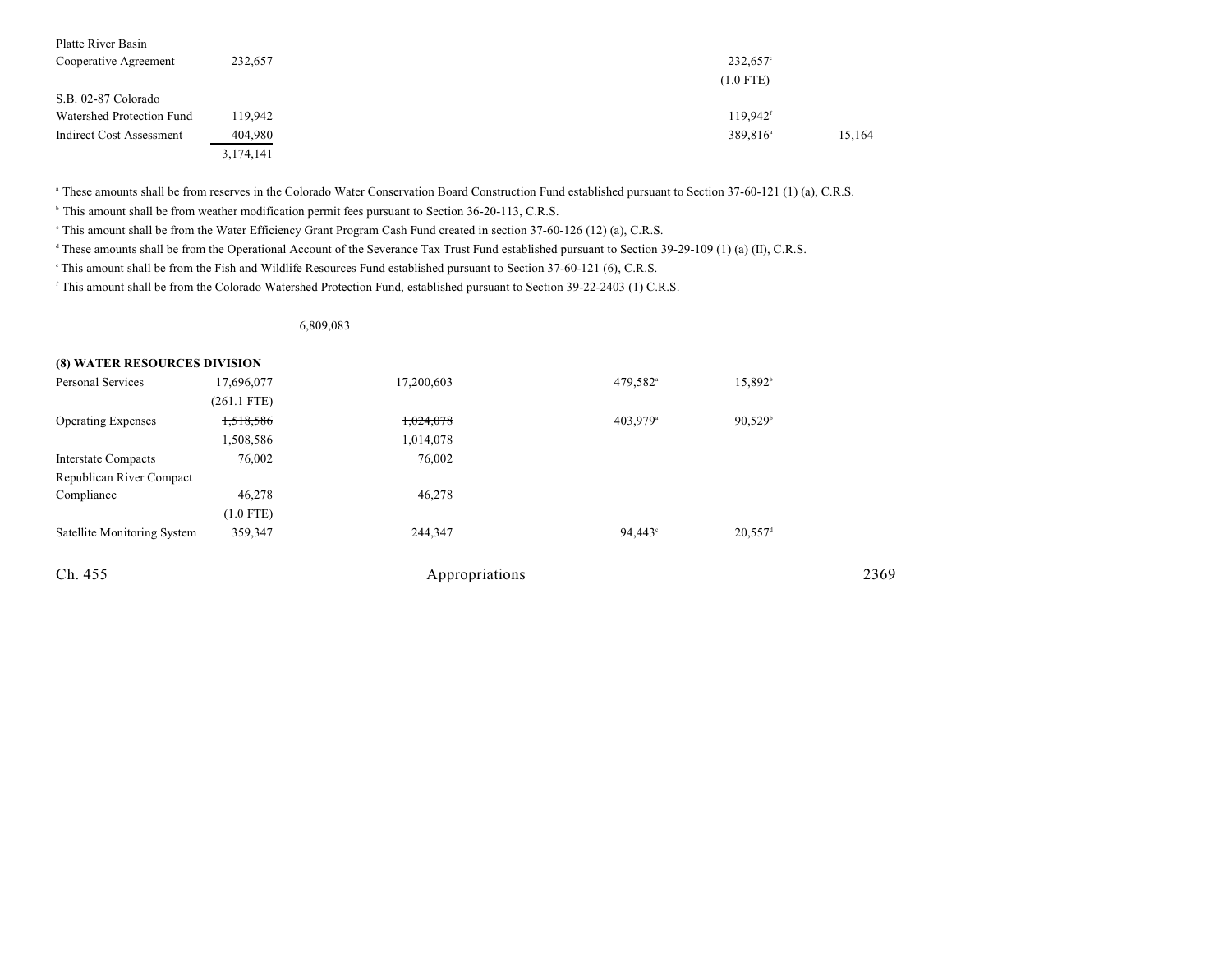|                                 |                           | <b>TOTAL</b> | APPROPRIATION FROM            |                                                |                       |                                       |                                |  |
|---------------------------------|---------------------------|--------------|-------------------------------|------------------------------------------------|-----------------------|---------------------------------------|--------------------------------|--|
|                                 | ITEM &<br><b>SUBTOTAL</b> |              | <b>GENERAL</b><br><b>FUND</b> | <b>GENERAL</b><br><b>FUND</b><br><b>EXEMPT</b> | CASH<br><b>FUNDS</b>  | CASH<br><b>FUNDS</b><br><b>EXEMPT</b> | <b>FEDERAL</b><br><b>FUNDS</b> |  |
|                                 | \$                        | \$           | \$                            | \$                                             | \$                    | \$                                    | \$                             |  |
|                                 | $(2.0$ FTE)               |              |                               |                                                |                       |                                       |                                |  |
| Augmentation of Water for       |                           |              |                               |                                                |                       |                                       |                                |  |
| Sand and Gravel Extraction      | 35,000                    |              |                               |                                                | $35,000^{\circ}$      |                                       |                                |  |
| Dam Emergency Repair            | 50,000                    |              |                               |                                                |                       | $50,000$ <sup>f</sup>                 |                                |  |
| Federal Grant                   | 54,554                    |              |                               |                                                |                       |                                       | 54,554                         |  |
| <b>River Decision Support</b>   |                           |              |                               |                                                |                       |                                       |                                |  |
| Systems                         | 361,900                   |              |                               |                                                |                       | 361,900 <sup>f</sup>                  |                                |  |
|                                 |                           |              |                               |                                                |                       | $(4.0$ FTE)                           |                                |  |
| H.B. 03-1334 Temporary          |                           |              |                               |                                                |                       |                                       |                                |  |
| Interruptible Water Supply      |                           |              |                               |                                                |                       |                                       |                                |  |
| Agreements                      | 61,589                    |              |                               |                                                | $61,589$ <sup>h</sup> |                                       |                                |  |
| S.B. 04-225 Well                |                           |              |                               |                                                |                       |                                       |                                |  |
| Enforcement                     | 1,489                     |              |                               |                                                | 1,489 <sup>i</sup>    |                                       |                                |  |
| <b>Indirect Cost Assessment</b> | 47,542                    |              |                               |                                                | 23,678                | $22,750$ <sup>f</sup>                 | 1,114                          |  |
|                                 |                           | 20,308,364   |                               |                                                |                       |                                       |                                |  |
|                                 |                           | 20,298,364   |                               |                                                |                       |                                       |                                |  |

Ch. 455 Appropriations 2370

<sup>a</sup> Of these amounts, \$474,265 shall be from the Division of Water Resources Ground Water Management Cash Fund established pursuant to Section 37-80-111.5 (1) (d), C.R.S., \$335,868 shall be from the Well Inspection Cash Fund established pursuant to Section 37-80-111.5, C.R.S., and \$73,428 shall be from other various sources of cash funds, including indirect cost recoveries.

<sup>b</sup> These amounts shall be from various sources of cash funds exempt, including indirect cost recoveries.

<sup>e</sup> This amount shall be from the Satellite Monitoring System Cash Fund established pursuant to Section 37-80-111.5 (1) (c), C.R.S.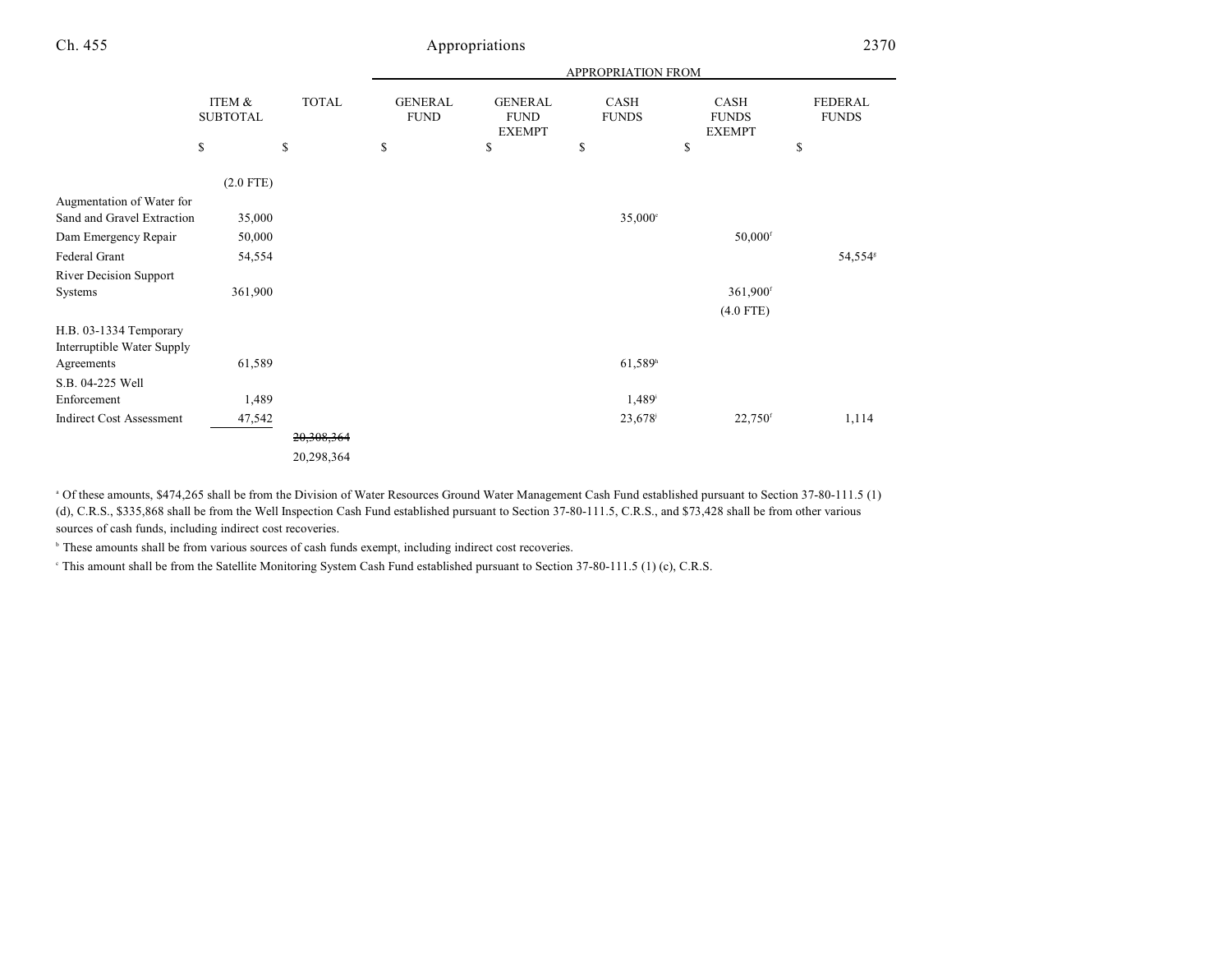$\textdegree$  This amount shall be from reserves in the Satellite Monitoring System Cash Fund established pursuant to Section 37-80-111.5 (1) (c), C.R.S.

<sup>e</sup> This amount shall be from the Gravel Pit Lakes Augmentation Fund established pursuant to Section 37-90-137 (11) (f), C.R.S.

<sup>f</sup> These amounts shall be from reserves in the Colorado Water Conservation Board Construction Fund established pursuant to Section 37-60-121 (1) (a), C.R.S.

Inis amount reflects funds anticipated to be received from the United States Bureau of Reclamation and from the Federal Emergency Management Agency, and is shown for informational purposes only.

<sup>h</sup> This amount shall be from the Ground Water Management Cash fund established pursuant to Section 37-80-111.5 (1) (d), C.R.S.

<sup>1</sup> This amount shall be from the Well Enforcement Cash Fund created pursuant to Section 37-90-111.5 (5) (b), C.R.S.

<sup>j</sup> This amount shall be from various sources of cash funds.

#### **(9) DIVISION OF WILDLIFE**

| (A) Division Operations    |               |
|----------------------------|---------------|
| (1) Director's Office      | 1,968,746     |
|                            | $(18.0$ FTE)  |
| (2) Wildlife Management    | 60,306,928    |
|                            | $(555.4$ FTE) |
| (3) Technical Services     | 6,311,561     |
|                            | $(61.0$ FTE)  |
| (4) Information Technology | 2,751,020     |
|                            | $(18.0$ FTE)  |
|                            | 71,338,255    |

<sup>a</sup> Of this amount, \$53,673,783 shall be from the Wildlife Cash Fund established pursuant to Section 33-1-112 (1), C.R.S., \$5,040,000 shall be from the Great Outdoors Colorado Board and is shown for information purposes only, \$900,000 shall be from the Wildlife Management Public Education Fund established pursuant to Section 33-1-112 (3.5)(a), C.R.S., \$550,000 shall be from subscription revenues from Colorado Outdoors Magazine, \$500,000 shall be from voluntary contributions to the Nongame and Endangered Wildlife Cash Fund pursuant to Section 39-22-702 and 703, C.R.S., \$150,000 shall be from cash grants and donations, and \$10,000 shall be from the Federal Aid Projects Income Fund.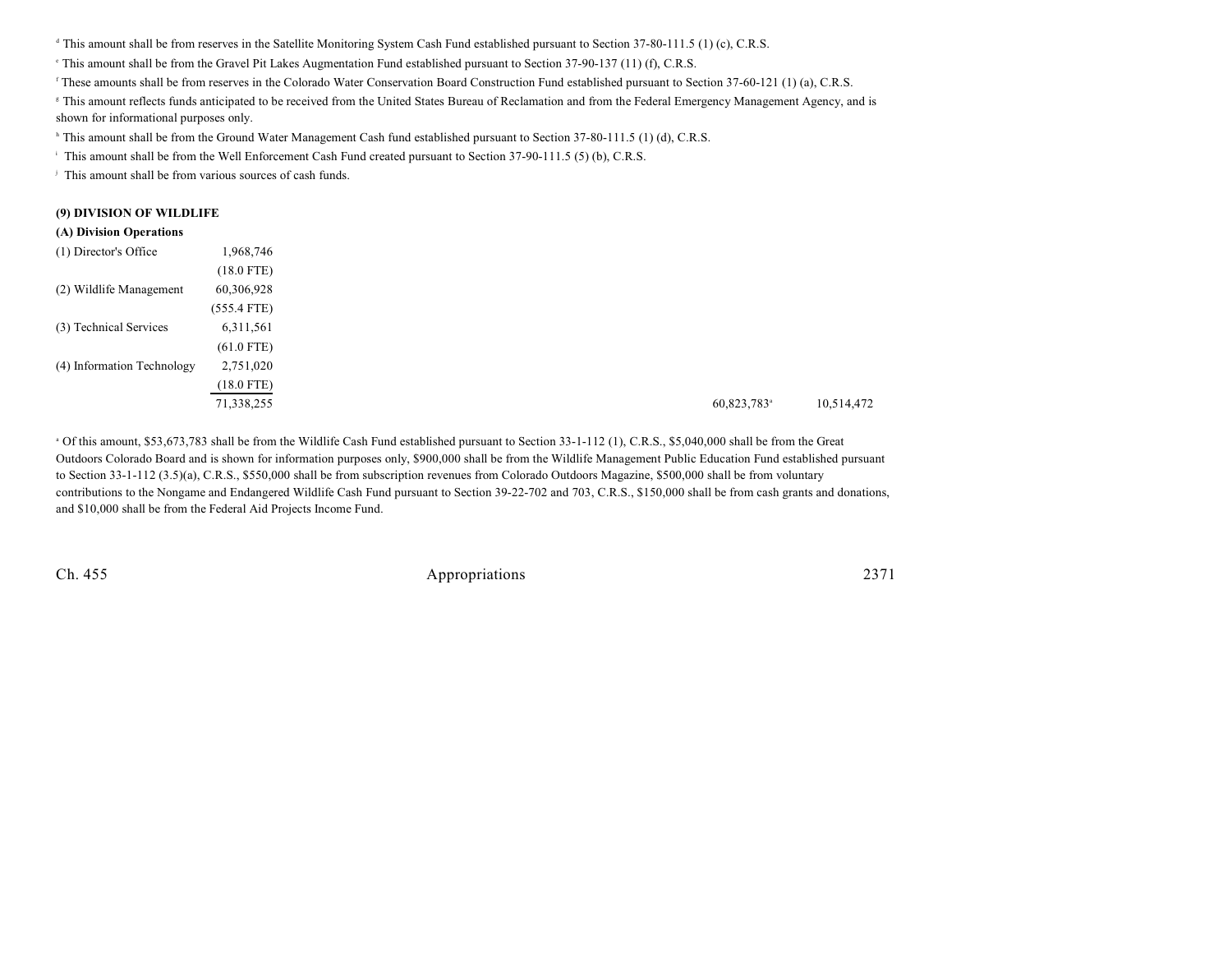# Appropriations 2372

|                                                                                                                                   |                                 |              | APPROPRIATION FROM            |                                                |                             |                                              |                                |  |
|-----------------------------------------------------------------------------------------------------------------------------------|---------------------------------|--------------|-------------------------------|------------------------------------------------|-----------------------------|----------------------------------------------|--------------------------------|--|
|                                                                                                                                   | ITEM &<br><b>SUBTOTAL</b>       | <b>TOTAL</b> | <b>GENERAL</b><br><b>FUND</b> | <b>GENERAL</b><br><b>FUND</b><br><b>EXEMPT</b> | <b>CASH</b><br><b>FUNDS</b> | <b>CASH</b><br><b>FUNDS</b><br><b>EXEMPT</b> | <b>FEDERAL</b><br><b>FUNDS</b> |  |
|                                                                                                                                   | \$                              | \$           | \$                            | \$                                             | \$                          | \$                                           | \$                             |  |
| (B) Special Purpose<br>Wildlife Commission<br>Discretionary Fund<br>Game Damage Claims and<br>Prevention<br>Instream Flow Program | 160,000<br>1,050,000<br>296,027 |              |                               |                                                |                             |                                              |                                |  |
| Habitat Partnership Program                                                                                                       | 2,500,000                       |              |                               |                                                |                             |                                              |                                |  |
| <b>Indirect Cost Assessment</b>                                                                                                   | 3,296,809<br>7,302,836          |              |                               |                                                |                             | 7,302,836 <sup>a</sup>                       |                                |  |

<sup>a</sup> Of this amount, \$4,802,836 shall be from the Wildlife Cash Fund established pursuant to Section 33-1-112 (1), C.R.S., and \$2,500,000 shall be from the Habitat Partnership Cash Fund pursuant to Section 33-1-112 (8) (a), C.R.S.

78,641,091

### **TOTALS PART XIV (NATURAL**

| , , , , , , , , , , , , , , ,     |                          |                         |                           |                            |                         |
|-----------------------------------|--------------------------|-------------------------|---------------------------|----------------------------|-------------------------|
| <b>RESOURCES)</b> <sup>2, 3</sup> | <del>\$186,527,179</del> | <del>\$28,534,012</del> | \$38,833,979*             | <del>\$102,407,438</del>   | 016751750<br>0.751, 750 |
|                                   | \$186,224,194            | \$28,427,902            | \$39,308,738 <sup>a</sup> | \$101,737,879 <sup>b</sup> | \$16,749,675            |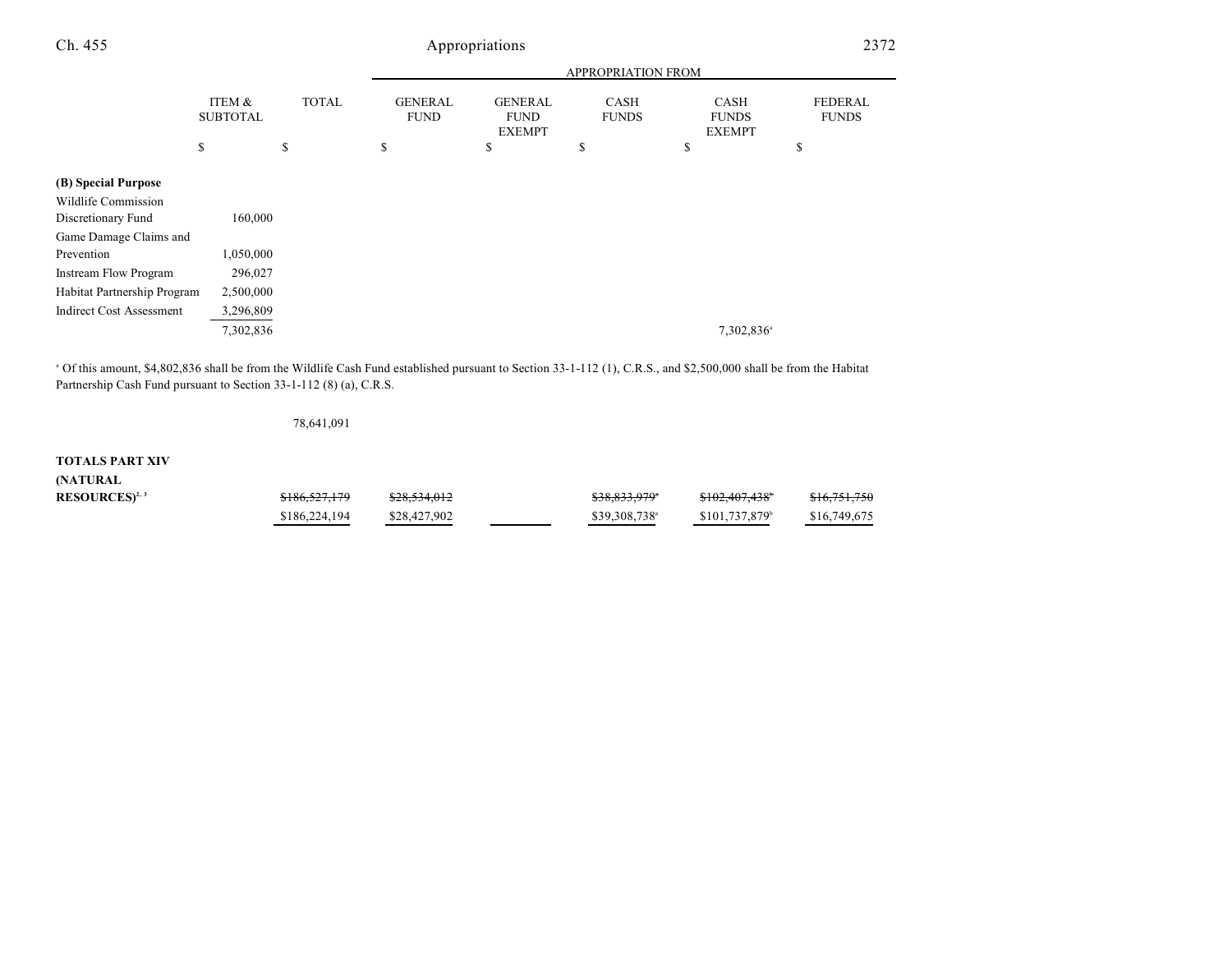<sup>a</sup> This amount includes  $\frac{69,212,778}{6}$  \$9,259,022 from the Operational Account of the Severance Tax Trust Fund established pursuant to Section 39-29-102 (1) (a) (II), C.R.S., including \$804,568 \$836,841 in the Executive Director's Office which is shown as being from various sources of cash funds, and \$3,592,836 which contains a (T) notation.

 $\degree$  Of this amount, \$3,557,878 contains a (T) notation.

**FOOTNOTES** -- The following statements are referenced to the numbered footnotes throughout section 2.

- 2 All Departments, Totals -- The General Assembly requests that copies of all reports requested in other footnotes contained in this act be delivered to the Joint Budget Committee and the majority and minority leadership in each house of the General Assembly. Until such time as the Secretary of State publishes the code of Colorado regulations and the Colorado register in electronic form pursuant to section 24-4-103 (11) (b), C.R.S., each principal department of the state is requested to produce its rules in an electronic format that is suitable for public access through electronic means. Such rules in such format should be submitted to the Office of Legislative Legal Services for publishing on the Internet. Alternatively, the Office of Legislative Legal Services may provide links on its internet web site to such rules. It is the intent of the General Assembly that this be done within existing resources.
- 3 (Governor lined through this provision. See L. 2006, p. 2896.)
- 97 Department of Natural Resources, Minerals and Geology, Inactive Mines, Mine Site Reclamation -- It is the intent of the General Assembly that these funds shall remain available until completion of the project or the close of FY 2008-09, whichever comes first. At project completion or the end of the three-year period, any unexpended balances shall revert to the Operation Account of the Severance Tax Trust Fund from which they were appropriated.
- 98 Department of Natural Resources, Oil and Gas Conservation Commission, Emergency Response -- It is the intent of the General Assembly that funding for this line item be expended in the event that there is an oil and gas related emergency under the jurisdiction of the Oil and Gas Conservation Commission. The purpose of this funding is for investigation, prevention, monitoring, and mitigation of circumstances which are caused by or are alleged to be associated with oil and gas activities and which call for immediate action by the Oil and Gas Conservation Commission. An emergency creates a threat to public health, safety, or welfare or to the environment as proclaimed by the Oil and Gas Conservation Commission Director and approved by order of the Oil and Gas Conservation Commission. The Oil and Gas Conservation Commission is requested to include in its annual budget request a report detailing all expenditures made in the previous year from this line item.